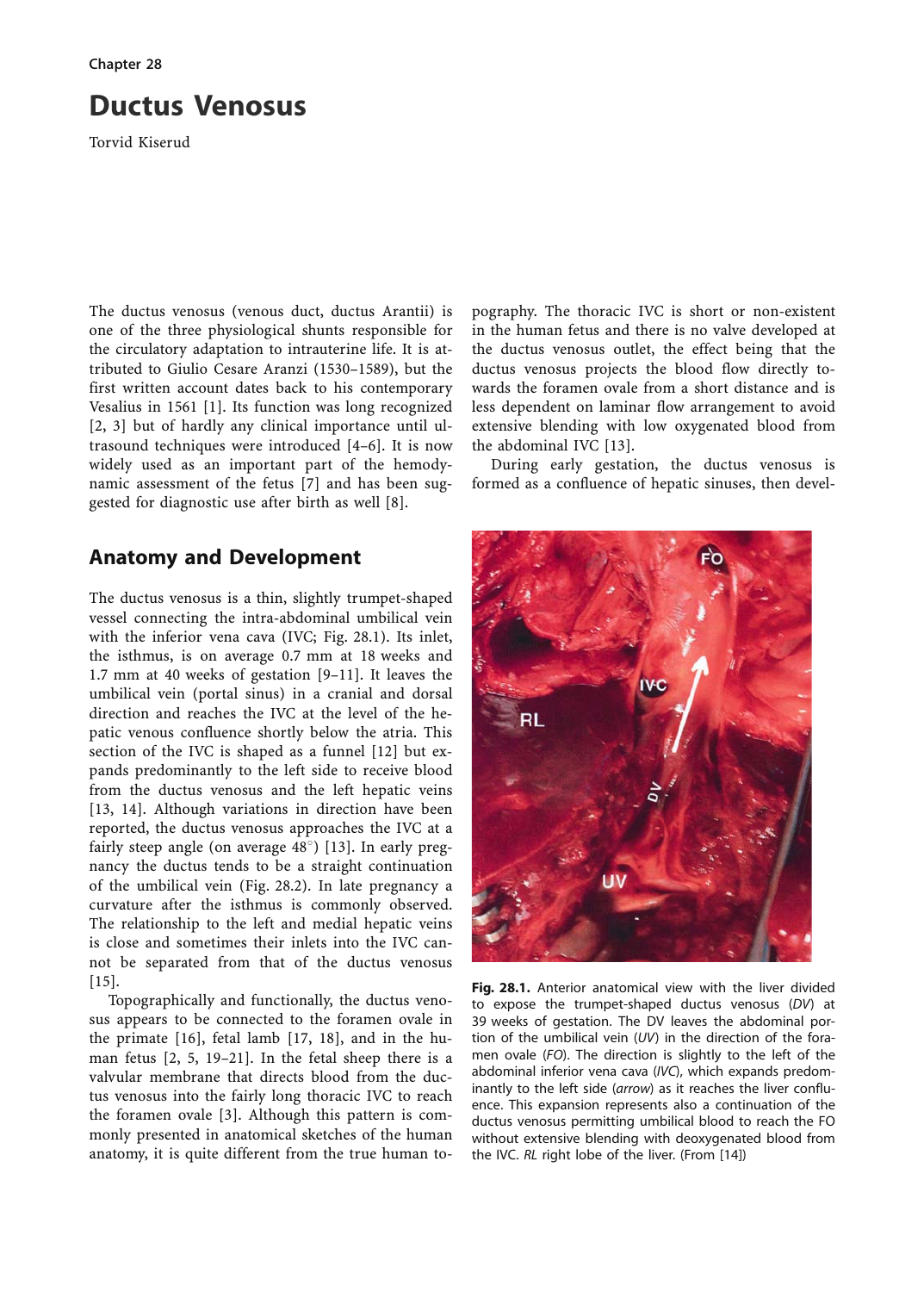ops into a separate channel [22-25], and is regularly recognized with ultrasound color Doppler in embryos of 8 weeks of gestation. Ultrasound visualization and volume flow calculations indicate that the ductus venosus has a more prominent role during early pregnancy than near term [11, 26].

A sphincter has been suggested to operate at the inlet [22, 27-30]. The scarcity of muscular and neuronal elements in the human ductus venosus have raised doubts as to whether such sphincter exists [21, 31-33]. Adrenergic nerves have been traced in the inlet area [34]. An *a*-adrenergic constriction and a  $\beta$ adrenergic relaxation have been reported [33, 35, 36]. Both a prostaglandin and a peroxidase P-450 mechanism have been suggested to function in the ductus venosus in the same way as described for the ductus arteriosus [37-40]. The mechanisms could be responsible for the patency during fetal life and its closure in postnatal life; however, in contrast to the ductus arteriosus, oxygen does not seem to trigger the obliteration of the ductus venosus [41]. Recent studies indicate that it is the entire length of the ductus venosus that is active during regulation [33, 42, 43] and that the regulatory mechanism is less sensitive to



Fig. 28.2. Inferior and posterior view of the umbilical vein (UV), portal sinus (PS), and ductus venosus (DV) at 15 weeks' gestation. Note the considerable number of branches present in the area. Due to the preparation the main portal stem is not seen, but is expected to enter near the label for the right portal vein (RPV). IVC inferior vena cava, LPV i inferior left portal vein, LPV s superior left portal vein. (From [20])

adrenergic stimuli than the portal venous branches in the liver tissue [33].

## **Physiological Background**

### **Via Sinistra**

The ductus venosus is an important part of the via sinistra, a classical concept still valid at present (Fig. 28.3). As a direct connection between the umbilical vein and the central venous system, it has the capacity to shunt well-oxygenated blood directly into the central circulation and feed the left atrium



Fig. 28.3. Fetal circulatory pathways showing the three shunts, ductus arteriosus (DA), ductus venosus (DV), and the foramen ovale (FO). The via sinistra (red) directs blood from the umbilical vein (UV) through the DV and FO to reach the left atrium (LA), left ventricle (LV), and ascending aorta (AO) thus supplying the coronary and cerebral circuit with well-oxygenated blood before joining with the via dextra (blue) in the descending AO. The via dextra receives deoxygenated blood from the abdominal inferior vena cava (IVC) and superior vena cava (SVC) directed to the right atrium (RA), right ventricle (RV), and pulmonary trunk (PA) bypassing the pulmonary circuit through the DA. Splanchnic blood from the main portal stem (MP) is provided to the right liver lobe after blending with umbilical blood that reaches the right portal branch (RP) through the left branch (LP). CCA common carotid arteries, FOV foramen ovale valve, LHV left hepatic vein, MHV medial hepatic vein, PV pulmonary vein, RHV right hepatic vein. (Slightly redrawn from [11])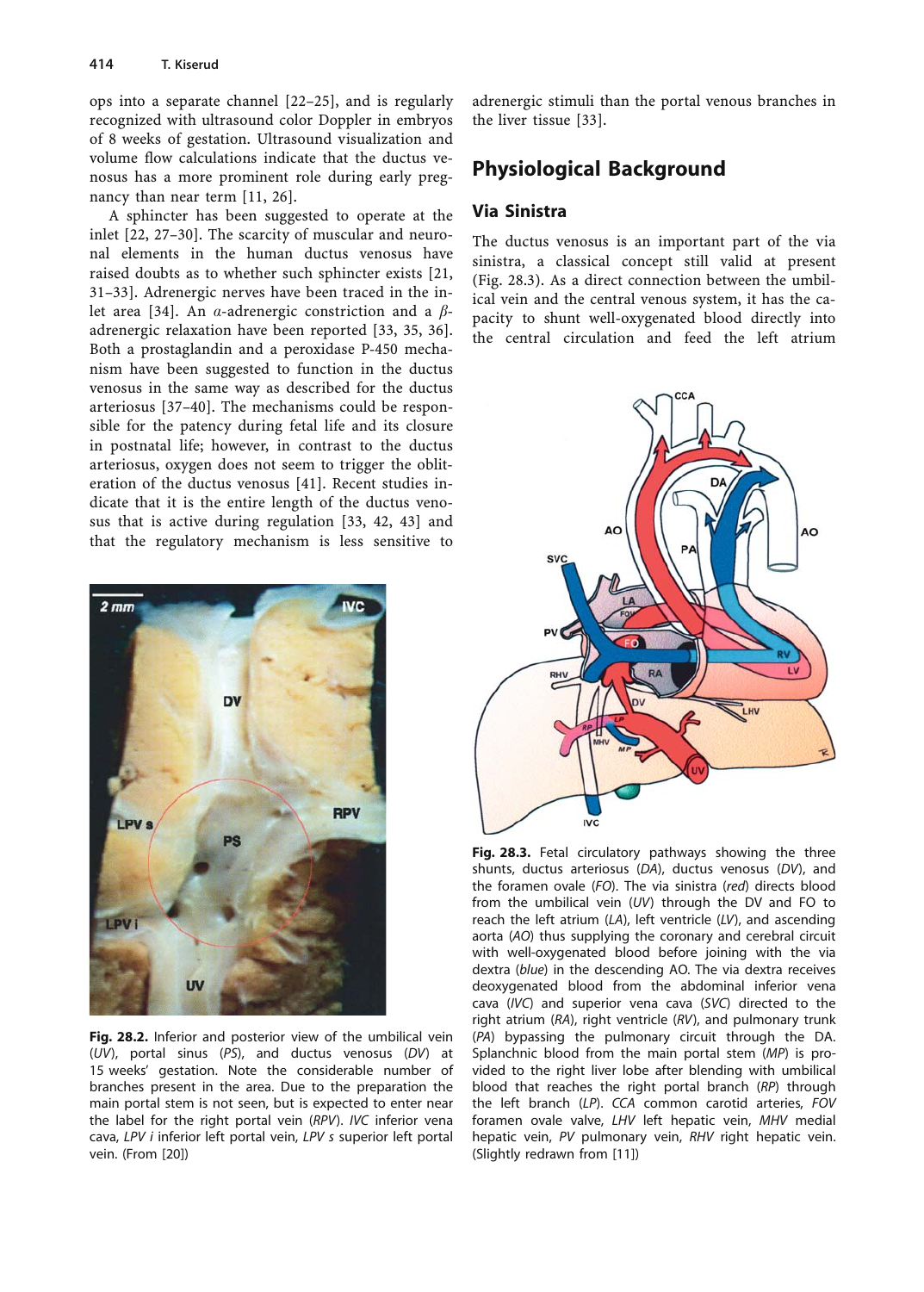

Fig. 28.4. Ductus venosus blood flow (ml/min per kg) in 193 low-risk fetuses presented with 10th, 50th, and 90th percentiles. The relative flow appears more prominent at mid-gestation than during the third trimester. (From [11])

Table 28.1. The fraction of umbilical blood shunted through the ductus venosus during the second half of the human pregnancy [11]

| <b>Gestational Number</b><br>age (weeks) |    | Degree of ductus venosus<br>shunting $(\%)$ |                             |
|------------------------------------------|----|---------------------------------------------|-----------------------------|
|                                          |    | 50th<br>percentile                          | (10th; 90th<br>percentiles) |
| $18 - 19$                                | 34 | 28                                          | (14; 65)                    |
| $20 - 24$                                | 45 | 25                                          | (10; 44)                    |
| $25 - 28$                                | 34 | 22                                          | (10; 44)                    |
| $29 - 32$                                | 32 | 19                                          | (9; 46)                     |
| $33 - 36$                                | 21 | 20                                          | (10; 31)                    |
| $37 - 41$                                | 27 | 23                                          | (7; 38)                     |

through the foramen ovale, thus ensuring oxygenated blood to the coronary and cerebral circuit. Animal studies have shown that around 50% of the umbilical blood bypassed the liver through the ductus venosus  $[16, 17, 44, 45]$ . In human fetuses it is around 30% at 20 weeks and 20% at 30-40 weeks of gestation when measured by Doppler ultrasound techniques [11, 26]; thus, the shunting through the ductus venosus seems more prominent at mid-gestation than at term (Fig. 28.4; Table 28.1).

During experimental hypoxemia and hypovolemia, the ductus venosus flow is maintained [16, 44, 46-49]; however, since the flow to the liver is reduced, it implies that the fraction of umbilical blood directed through the ductus venosus increases to 70% [16, 44, 46-50]. A similar effect seems to be present in growth-restricted human fetuses [50].

The size of the foramen ovale, the position, and the direction of the ductus venosus, and its high kinetic energy, are suggested to play a role to reduce degree of blending with de-oxygenated blood in the IVC and to force open the foramen ovale valve [13, 14]. Since the oxygen extraction in the liver tissue is

low, causing a reduction in saturation of  $10-15\%$  [51, 52], the hepatic venous blood flow from the left liver constitutes another important source of oxygenated blood directed towards the foramen ovale. In total, it is an abundant volume of oxygenated blood that predominantly fills the foramen ovale but additionally spills over to the right side. The result is a notably small difference in oxygen saturation between the left and the right ventricle, 10% under experimental conditions increasing to 12% during hypoxemic insults  $[3, 53]$ .

#### **Umbilical Liver Perfusion**

Another aspect of the ductus venosus function is its role in the fetal liver circulation. Since 20%-30% of the umbilical blood is shunted through the ductus, it implies that 70%-80% of the umbilical blood perfuses the liver as the first organ in the fetus [11]. The pattern indicates the importance of the fetal liver during intrauterine development. Recent studies indicate that blood flow in the fetal liver regulates fetal growth (Fig. 28.5) [54, 55], and that this blood flow depends on external factors such as maternal nutritional state and dietary habits, at least during late pregnancy [56]. In addition to an active regulation of the ductus venosus influencing the distribution of umbilical blood to the liver, both passive regulation (blood pressure and viscosity) [17, 57, 58] and active regulation (vessel constriction) [33, 59, 60] tune the portal liver blood flow. This makes the liver a very delicate watershed area regulated at low pressures. In the long run, umbilical liver flow has a high priority in maintaining growth and development. During acute challenges (i.e., hypoxemia or hypovolemia) short-term responses with increased shunting through the ductus venosus ensures survival. If such challenges are main-



Fig. 28.5. Experimentally occluded ductus venosus in fetal lambs leads to an increased umbilical flow through the liver, increased signs of proliferative activity (right ordinate), and increased liver growth (left ordinate). (From [54])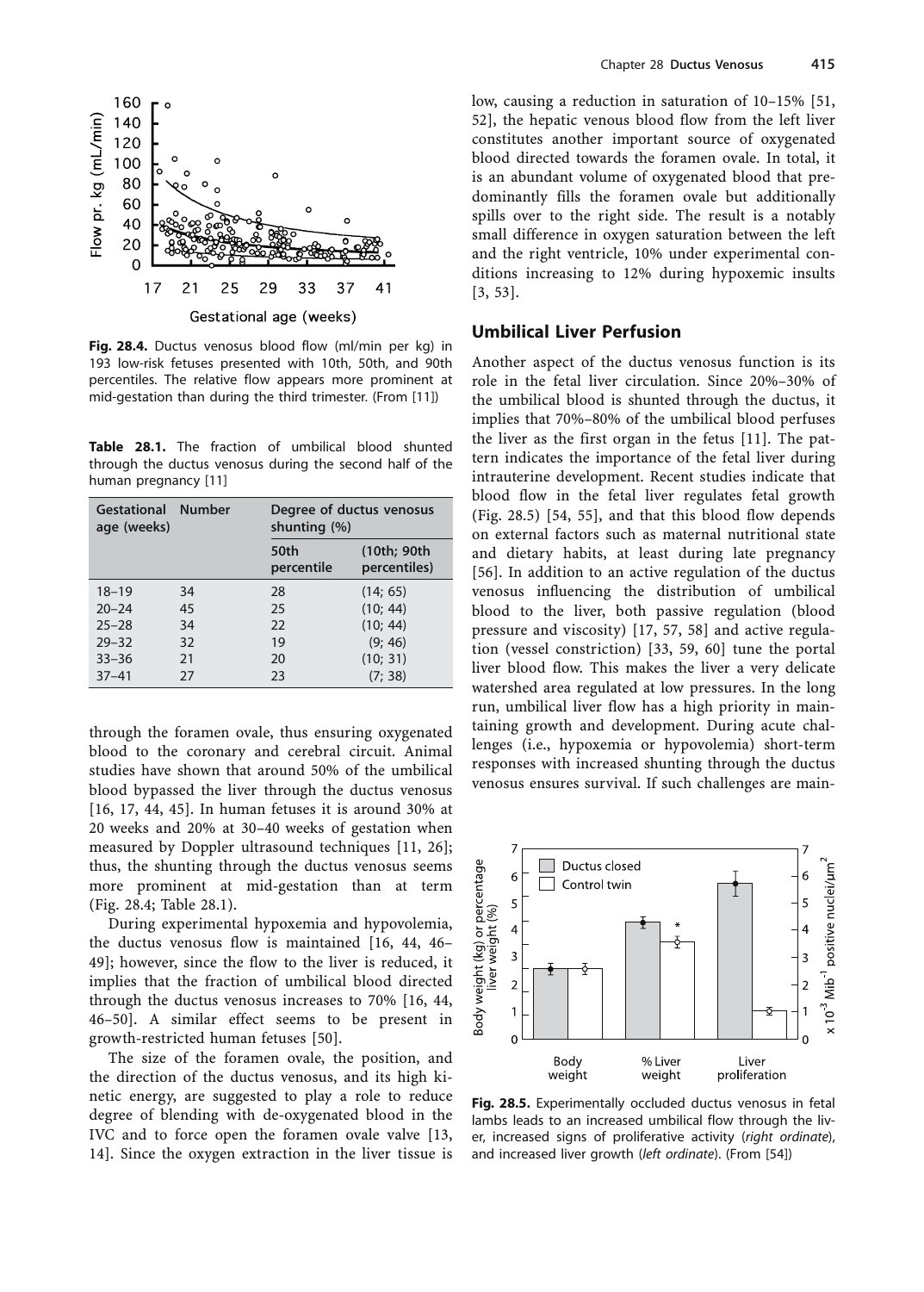tained over a longer period, adaptational mechanisms come into play, reducing the metabolic requirements, and the circulatory redistribution partially returns to normal patterns [61, 62].

#### **Portal Watershed Area**

Since blood from the umbilical vein and blood from the main portal stem both supply the liver, there is a watershed area in the liver between the two sources in the right liver. Conventionally umbilical blood supplies the left liver, the ductus venosus, and flows through the left portal branch to join with the blood from the main portal stem as the blood flows into the right portal branch (Fig. 28.3); thus, in the human fetus under physiological conditions in late pregnancy, the left half of the liver receives pure umbilical blood while the right half receives a 50% mixture of umbilical and splanchnic blood [26, 63]; however, during hypovolemia this distributional pattern is shifted to the left. During experimental hemorrhage, less umbilical blood is provided to keep up the pressure in the portal system with the perfusion of the liver and ductus venosus. An increasing component of splanchnic blood from the main portal stem fills up the left portal branch and an increasing proportion of the ductus venosus blood flow will be of splanchnic origin [44, 47, 48]. The phenomenon of shift of the watershed to the left has been observed in the human fetus as well [64, 65], but with no proof that the underlying cause was hypovolemia.

### **Porto-Caval Pressure Gradient**

The position between the umbilical vein (i.e., portal sinus) and the IVC makes the blood flow in the ductus venosus an important indicator of the porto-caval pressure gradient that perfuses the liver tissue [10, 66]. The absolute blood velocity has been suggested as a marker of fetal portal hypertension seen during fetal liver diseases (e.g., lymphoproliferative infiltration, virus infections, mitochondrial diseases). The simplified Bernoulli equation is suggested for the estimation of the pressure gradient [10] ( $\Delta p$ ; in mm Hg) based on the maximum trace of the ductus venosus blood velocity ( $V_{\text{DV}}$ ) and the velocity in the umbilical vein  $(V_{UV})$  measured in m/s:

$$
\Delta p = 4((V_{DV})^2 - (V_{UV})^2)
$$

It has been estimated that the energy dissipation at the isthmus does not exceed 30%, which makes the calculation a fairly reliable pressure estimate [67, 68] in spite of the possible pressure regain expected to occur during velocity retardation as the blood approaches the heart. Up to now, the diagnostic possibilities of this concept have not been explored to any extent.



Fig. 28.6. Pressure difference between the lungs and abdomen during fetal respiratory activity at 39 weeks of gestation. It is based on the assumption that the close proximity to the diaphragm makes the ductus venosus blood velocity an indicator of the difference in pressure above and below the liver. The pressure is calculated from the velocities using the simplified Bernoulli equation. (From [10])

#### **Fetal Respiratory Force**

Since the liver and its venous confluence is situated just beneath the diaphragm, the ductus venosus blood flow velocity also reflects the abdomino-thoracic pressure gradient. This gradient varies during fetal respiratory movements and is calculated to reach more than 20 mmHg during maximal excursions (Fig. 28.6). The estimations are based on the Bernoulli equation in the same manner as above. The low velocities in the umbilical vein do not influence the calculations and can be left out. Again, this concept is another example of possible diagnostic ductus venosus examination hardly explored.

#### **Postnatal Physiology**

After birth, the ductus venosus is obliterated within  $1-3$  weeks (Fig. 28.7) [69, 70]. Interestingly, the high blood velocity seen prenatally seems to be maintained during that period [70], reflecting the fact that the portal perfusion pressure for the liver circulation is maintained. Observations of prematurely born neonates show that the ductus remains patent longer than in infants born at term [71, 72]. The hypothesis that a patent ductus venosus represents a bypass of the liver in the first weeks of postnatal life to the extent that it influences the clearance rate has been addressed by assessing the galactose concentration in prematurely born neonates [73]. No effect of the patent ductus was found, but the degree of shunting in the ductus venosus was not quantified. The ductus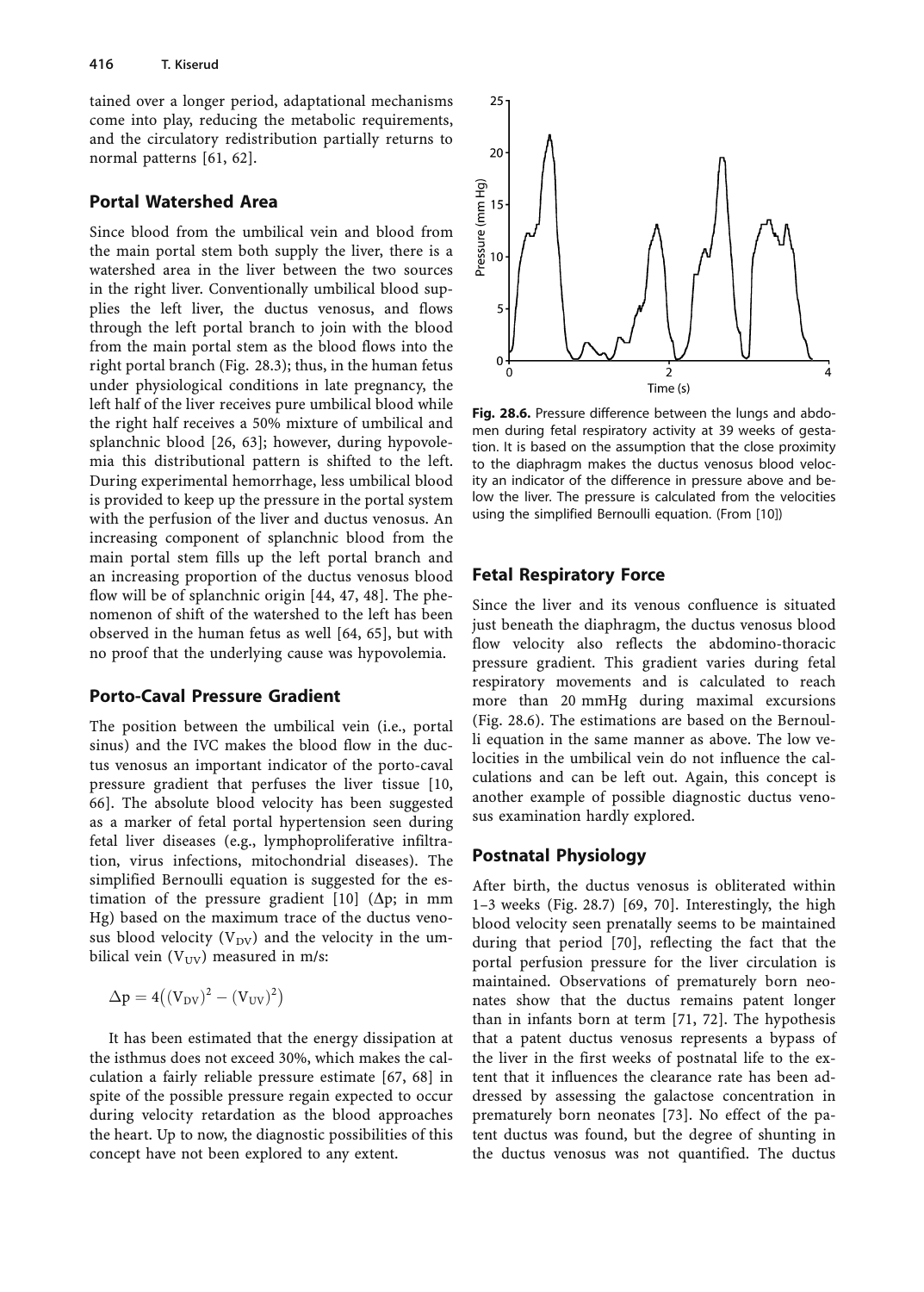

Fig. 28.7. Distribution of closing times of the ductus venosus in healthy neonates. The bars represent the percentage closure per day and the curve represents the fitted log logistic distribution. (From [70])

venosus stays open longer also in infants with congenital heart defects or persistent pulmonary hypertension [8], and the waveforms in these cases resemble those seen in abnormal cases prenatally; thus, the ductus venosus velocimetry has been suggested as a diagnostic adjuvant during the first weeks of postnatal life as well.

### **Ultrasound Imaging and Insonation**

A sagittal anterior insonation offers the best visualization of the ductus venosus (Fig. 28.8) [5, 9]. To assess its course and diameters, the perpendicular insonation through the fetal liver suits best. An oblique transverse section may be more convenient in some fetal positions but rarely offers visualization of the entire length of the vessel.

Color Doppler is an indispensable help in identifying the high velocity at the isthmus of the ductus (Fig. 28.9). With modern equipment the identification can be done from any direction but requires an appropriate setting of filters and ranges to distinguish the typical high velocity of the ductus venosus from velocities in neighboring vessels.

For the pulsed Doppler measurements the sagittal anterior or posterior insonation offers the best control of angle. The anterior insonation from below the fetal umbilicus (Fig. 28.9), or the posterior from the level of the chest, gives insonations that hardly require angle correction. If such insonations are not possible, then the oblique transverse section through the fetal abdomen will provide a good visualization of the ductus venosus inlet but less control of the insonation angle. For the measurement of waveforms this should suffice.

Sample volume should be kept wide to ensure the recording of the maximum velocity during the heart cycle. This holds true for the second half of pregnancy; however, during early pregnancy the sample volume has to be reduced to fit with the geometrical details in order to reduce interference of velocities of the umbilical vein, the proximal portion of the ductus, or neighboring veins and arteries. This is particularly important during the atrial contraction phase



Fig. 28.8. Sagittal ultrasound insonation shows the ductus venosus  $(DV)$  connecting the umbilical vein  $(UV)$  to the proximal portion of the inferior vena cava (IVC) in a fetus of 18 weeks' gestation. Note how the continuation of the DV follows the posterior wall of the IVC and the foramen ovale valve (curved arrow) into the left atrium (LA) and behind the atrial septum (AS; arrow). RA right atrium



Fig. 28.9. Color Doppler helps identifying the isthmic inlet of the ductus venosus (DVi). The preferred insonation for Doppler recording is along or between the arrows. Note that the aliasing starts already in the umbilical vein (UV) in front of the inlet, the reason being that the blood starts to accelerate before reaching the isthmus. AO descending aorta, HV middle hepatic vein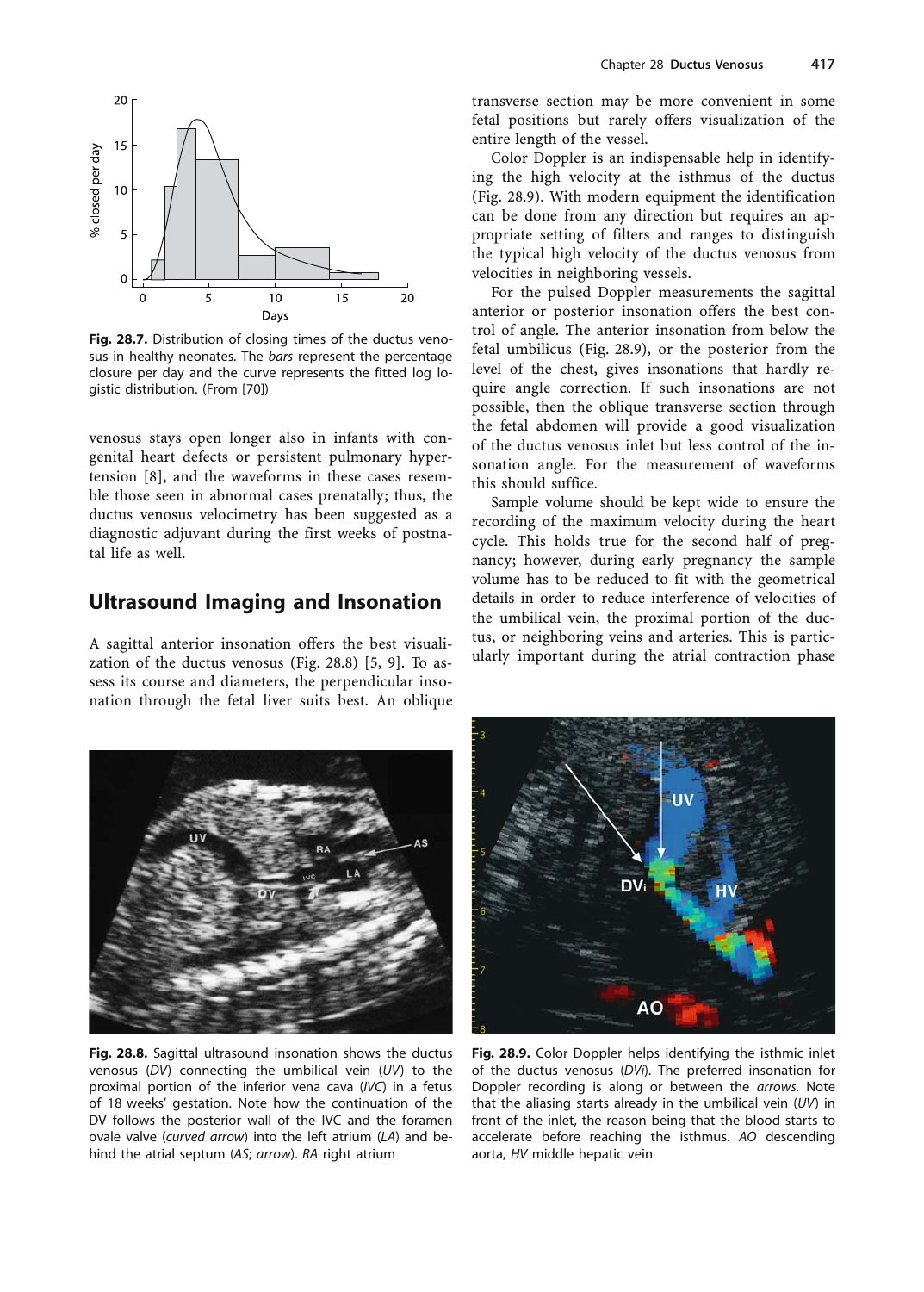since a zero velocity or inverted velocity, which is commonly used for diagnostic purposes [74-79], may be masked.

Angle of insonation and angle correction need particular attention. Transducers commonly used by obstetricians are broad with a flat or curved surface. Compared with sector scanners, these transducers make it harder to achieve an insonation along the ductus venosus with zero or near-zero angle correction. If the recording of absolute velocities has any diagnostic consequence, there is much to gain from getting accustomed to sector scanners so commonly used in cardiology. As mentioned, the sagittal insonation offers the best control of angle, but an oblique transverse interrogation may, in favorable positions, be a good alternative. The angle of insonation should always be documented. In case a curvature has developed centrally to the isthmus, a tangential insonation to this curvature ensures correct insonation and no need of angle correction.

### **Normal Ductus Venosus Blood Velocity**

Typically, the ductus venosus blood flow has a high velocity during the entire cardiac cycle compared with neighboring veins at the corresponding gestational age (Fig. 28.10)  $[5, 6, 9, 80-82]$ . Starting in early pregnancy (e.g., 10 weeks of gestation) the velocity increases until reaching a plateau at 22 weeks [81, 82]. For the rest of the pregnancy the peak velocity ranges between 40 and 85 cm/s (Fig. 28.11) [5, 6, 80, 81]. Some variation in reference ranges is seen,



Fig. 28.10. Doppler recording of the blood velocity at the isthmus of the ductus venosus at 33 weeks of gestation. Typically there is high velocity during the entire cardiac cycle with a peak during systole (S), another peak during passive diastolic filling (D), and deflection (white arrow) during atrial contraction (A). The velocity of the interfering umbilical vein is faintly seen between black arrows

probably depending on equipment, insonation techniques, angle correction, and population.

The velocity pattern reflects the cardiac cycle with a peak during systole, another during passive diastolic filling and a nadir during active diastolic filling (atrial contraction; Fig. 28.10). Typically, the nadir during atrial contraction does not reach the zero line during the second half of pregnancy, in contrast to other precordial veins; however, below 15 weeks of gestation, an increasing number of zero or below-zero



Fig. 28.11. Cross-sectional reference ranges for the systolic peak velocity (S) in the ductus venosus with the 5th, 50th, and 95th percentile. (From  $[81]$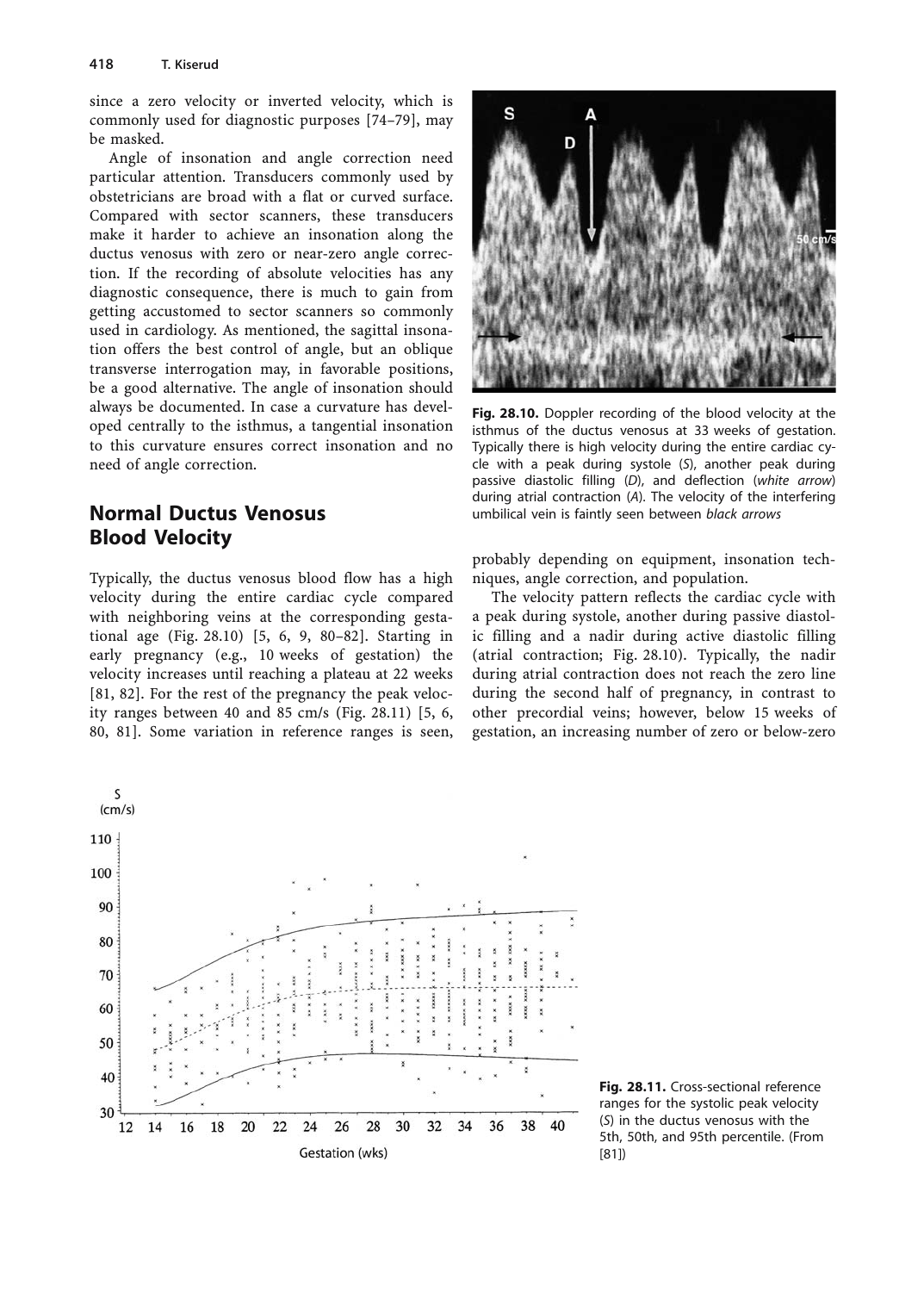

Fig. 28.12. Doppler recording of the blood velocity at the isthmus of the ductus venosus at 32 weeks of gestation shows no pulsation. The phenomenon occurs in 3% of all recordings in low-risk pregnancies. (See Chap. 5 for explanation)

velocities are observed in normal fetuses [14]. Reference ranges have been established for all the components of the wave as well as for the time-averaged maximum velocity during the entire cardiac cycle [5, 80-82]. The time-averaged weighted mean velocity is typically 0.7 of the maximum velocity. The relationship is established by mathematical modeling, and experimental and clinical observations, and is a quite useful information when calculating volume flow [68,  $83 - 86$ ].

It is important to acknowledge the wide normal variation of the waveform. Most reference ranges have not taken that into account, and some have. In 11% of the recording no second velocity peak will be found during the passive diastolic filling [9], and in 3% of all recordings there will be no well-defined nadir visible (Fig. 28.12) [9]. These patterns reflect the wide range of geometrical variation possible in the normal fetus. Squeezing of the ductus venosus outlet or the IVC at the level of the diaphragm will cause an increased wave reflection with less or no pulse wave

transmitted into the ductus venosus resulting in nonpulsatile velocity recording at the isthmus (see Chap. 5) [14, 87]. While this is a fairly common phenomenon in normal fetuses, there are no data on its occurrence in the compromised pregnancy; however, based on experience, it must be rare.

Absolute blood velocity thus has the advantage of directly reflecting both the porto-caval pressure gradient that drives the liver perfusion [10] and the cardiac events that modify the velocity waveform [5]; however, both the type of equipment used by the obstetrician and their tradition of examination technique have made the angle-independent waveform analysis the preferred method compared with the more demanding absolute velocity recording, but not without some loss in diagnostic information.

### **Waveform Analysis: Indices**

To give an angle-independent evaluation, ratios of various components of the waveform during the heart cycle have been suggested (Table 28.2). Some of these ratios are used also for other fetal veins and in analysis of arterial blood velocities. The indices that include the entire heart cycle are more robust and are thus recommended for general use. The pulsatility index for veins (PIV) [80] is probably the most widely used index (Fig. 28.13).

The waveform reflects cardiac events, i.e., the intra-cardiac pressure variation, which is emitted into the precordial venous system as a pulse wave. As mentioned above, using the waveform as the only analysis of the velocity means disregarding the portocaval pressure gradient reflected in the absolute



Fig. 28.13. Cross-sectional reference ranges for the pulsatility index for veins  $((S-a)/V_{mean})$ . (From [81])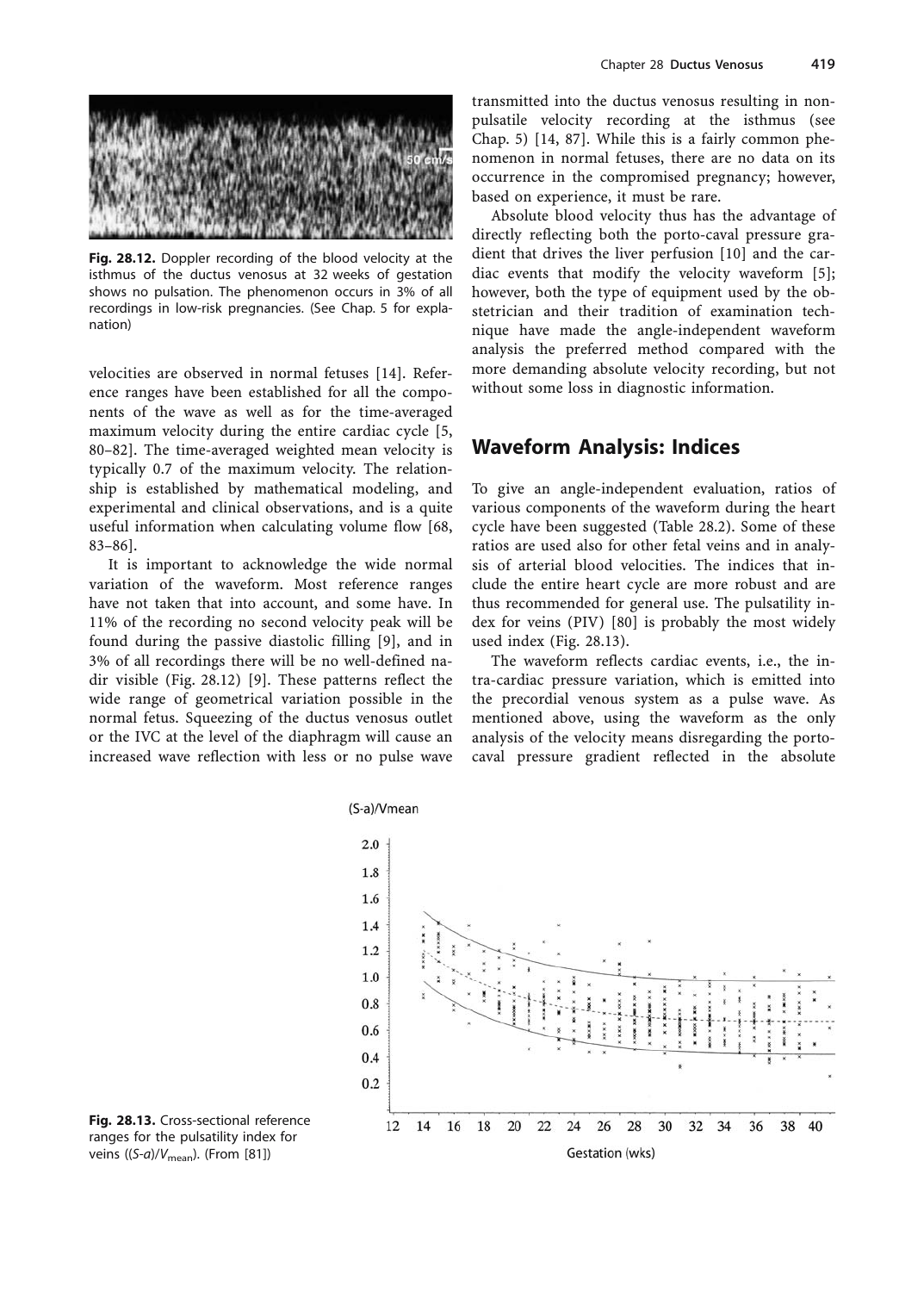Table 28.2. Indices suggested for the waveform analysis of the ductus venosus blood flow velocity. Some of the indices are suggested also for other veins. A minimum velocity during atrial contraction (a-wave), D peak velocity during ventricular diastole, S peak velocity during ventricular systole,  $V_{ta}$  time-averaged maximum velocity

| Index                               | Author/date                  | Reference         |
|-------------------------------------|------------------------------|-------------------|
| $\frac{V_{ta}}{S}$<br>$\frac{S}{D}$ | Kiserud et al. (1991)        | $\lceil 5 \rceil$ |
|                                     | Huisman et al. (1992)        | [6]               |
| $rac{S}{A}$                         | Oepkes et al. (1993)         | $[128]$           |
| $\frac{S-A}{S}$                     | DeVore and Horenstein (1993) | $[129]$           |
| $S - A$<br>- D                      | Hecher et al. (1994)         | [80]              |
| $S - A$<br>$V_{ta}$                 | Hecher et al. (1994)         | [80]              |

velocity. At a very acute angle of insonation an increased error assessing the lowest velocity during atrial contraction may make the waveform less reliable.

### **Interpretation of the Waveform**

### **The Atrial Contraction Wave**

The atrial contraction wave (a-wave) is the single most important part of the waveform from a diagnostic point of view. The augmented atrial contraction wave signifies an increased end-diastolic filling pressure in the heart, which may be induced by an increased distension of the atria leading to an augmented contraction (the Frank-Starling effect) commonly seen in cases with increased preload or congestive heart failure [88-94]. An increased afterload can also lead to a reinforced a-wave (Fig. 28.14) [95-99]. Experimentally imposed hypoxic insult has been shown to cause an increased a-wave in late pregnancy [86, 100, 101], but also at mid-gestation and in early pregnancy [102]. In case of the latter, the effect is believed to be primarily a direct hypoxic effect on the myocardium. In late pregnancy, the effect is predominantly orchestrated via immediate neural responses and secondary endocrine effects on cardiac rhythm and contractility as well as on peripheral vascular impedance  $[45, 103, 104]$ .

Heart rate is an important determinant for the precordial venous waveforms [92]. A slowing of the heart rate permits a more pronounced venous filling and increased distension of the myocardium resulting



Fig. 28.14. A case of progressive placental compromise and growth restriction shows normal ductus venosus blood flow at 18 weeks with a normal a-wave (upper panel). At 24 weeks the augmented a-wave was apparent (middle panel). At 25 weeks a further deterioration was seen with a reversed a-wave and an increasing dichotomy between the systolic and diastolic peak (lower panel)

in augmented atrial contraction. The effect is seen in fetal bradycardic conditions.

An increased venous return causes a more pronounced myocardial distension, and a correspondingly augmented a-wave. Typically, this occurs in the twin-twin transfusion syndrome with one of the fetuses being overloaded through placental communications [105]. Arterio-venous malformations in the placenta, fetal liver, fetal brain, or the increased load due to cystic adenomatoid lung malformations are other examples of conditions causing an increased venous return.

Hyperkinetic circulation, such as in fetal anemia, also increases the preload, and the a-wave [106]. With the deterioration of cardiac function, i.e., congestive heart failure, the sign of augmented a-wave becomes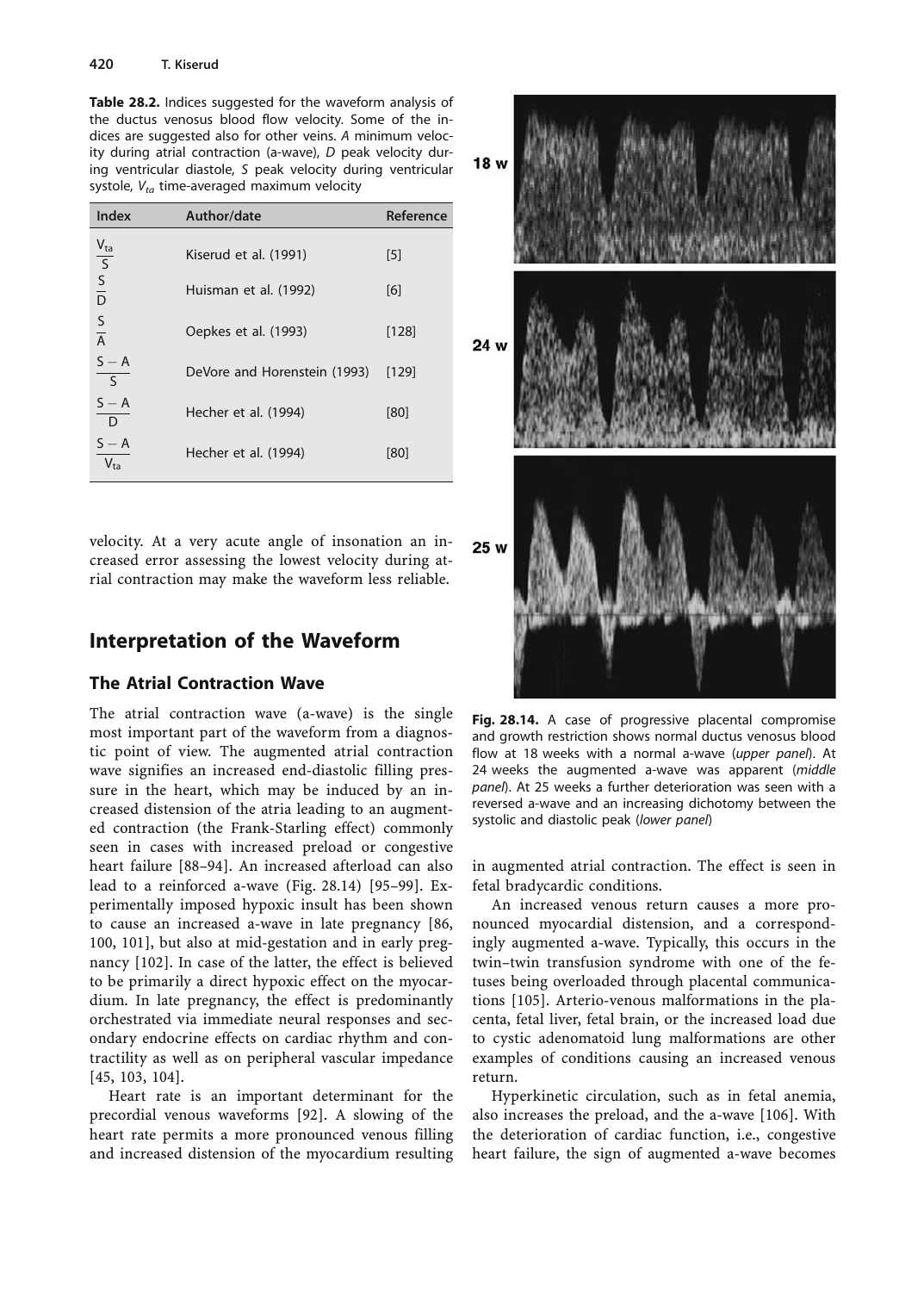more marked, with the minimum velocity reaching zero line or below, even in late pregnancy.

Compliance of the heart is reflected in the a-wave. The reduced compliance of the myocardium in cardiomyopathies, myocarditis (e.g., parvovirus B19 infection), hypoxemia, and acidosis is commonly associated with a deepened a-wave (Fig. 28.14). The compliance can also be influenced by extra-cardiac restrictions in the chest (see Chap. 5). Normally, the absence of free air during intrauterine life makes the entire vascular system, including the heart, less compliant than after birth. In addition, increased pressure in the fetal chest (e.g., large tumors, pleural effusions, or tracheal atresia) could lead to further restriction of the cardiac excursions and made visible in the a-wave.

A significant tricuspid or mitral regurgitation, or both, may contribute to a rapidly increasing volume and pressure in the atria thus causing an augmented a-wave.

Timing of the atrial contraction is also an important determinant for the magnitude of the a-wave. The various patterns found in arrhythmias are particularly instructive [107-109]. In its simplest form, the wave of a supraventricular extrasystole may hardly be visible in the ductus venosus Doppler recording, whereas the atrial contraction following the compensatory postictal pause has been given the extra time and load of volume to cause an augmented a-wave. An even more amplified version of the a-wave is seen in cases of atrioventricular block. When the atrial contraction coincides with the ventricular systole, the atrioventricular valves are closed and the compliance correspondingly reduced, the result being a stronger pulse-wave directed into the precordial veins, including the ductus venosus. During tachycardia the timing of the atrial contraction, the size of the atria, whether the atrioventricular valves are open, the momentary degree of filling, the functional condition of the myocardium itself, and probably details of where the contraction starts and how it propagates determine the details of the a-wave [109].

In recent years the a-wave has been the focus in the search for methods of surveillance of patients with placental compromise. Short-time variation of the computerized CTG and the a-wave (or its effect on the pulsatility indices) showed late changes compared with umbilical artery pulsatility and changes in the middle cerebral artery (Fig. 28.15) [110-112]. The sign seems easier to interpret in pregnancies before 32 weeks of gestation than after; thus, it has become a promising method for serial observations in order to determine timing of delivery of the growth-restricted fetus. Since the ductus venosus velocity pattern is an instantaneous reflection of the cardiac function, these changes are probably useful signs in other conditions where the fetus is at risk as well.



Fig. 28.15. Serial observations of cases with severe intrauterine growth restriction delivered 32 weeks of gestation. Changes in the pulsatility index of the umbilical and middle cerebral arteries and oligohydramnios are common findings 3-5 weeks before delivery. Alterations in the ductus venosus waveform and short time variation are notable during the last 2 weeks before delivery, indicating that these two parameters may be suitable for the final tuning of time of delivery. (Modified from [20])

#### **Systolic Wave**

Conventionally, the systolic peak during ventricular contraction is smooth and rounded (Fig. 28.16). Changes in myocardial function are reflected also in this part of the cardiac cycle. In conditions of reduced compliance, both of extracardiac and cardiac origin, the downstroke of the velocity becomes more acute (Fig. 28.16). This is particularly apparent during the deterioration seen in placental compromise [7, 113]. Increased afterload combined with an increased degree of hypoxemia and acidosis drives the myocardial function toward less compliance. The visible result is the acute up- and downstroke of the systolic peak and a corresponding dissociation between the systolic and diastolic peak (Fig. 28.16). A similar effect can be achieved by the externally increased pressure on the heart, and thus correspondingly reduced compliance (see Chap. 5). The increased blood volume and atrial pressure caused by a regurgitation of the atrioventricular valves causes an augmented awave; however, the more extensive the regurgitation is, the more rapid the atrial filling will be, and the earlier in the heart cycle the impact will come. In cases of Ebstein anomaly this may lead to an early downstroke during ventricular systole.

#### **Pitfalls**

For the beginner, sampling the velocity in a neighboring vein, or including interference from the IVC or other vessels, may falsely give the impression of an abnormal ductus venosus recording. The velocity in the hepatic veins tends to be more acute and, partic-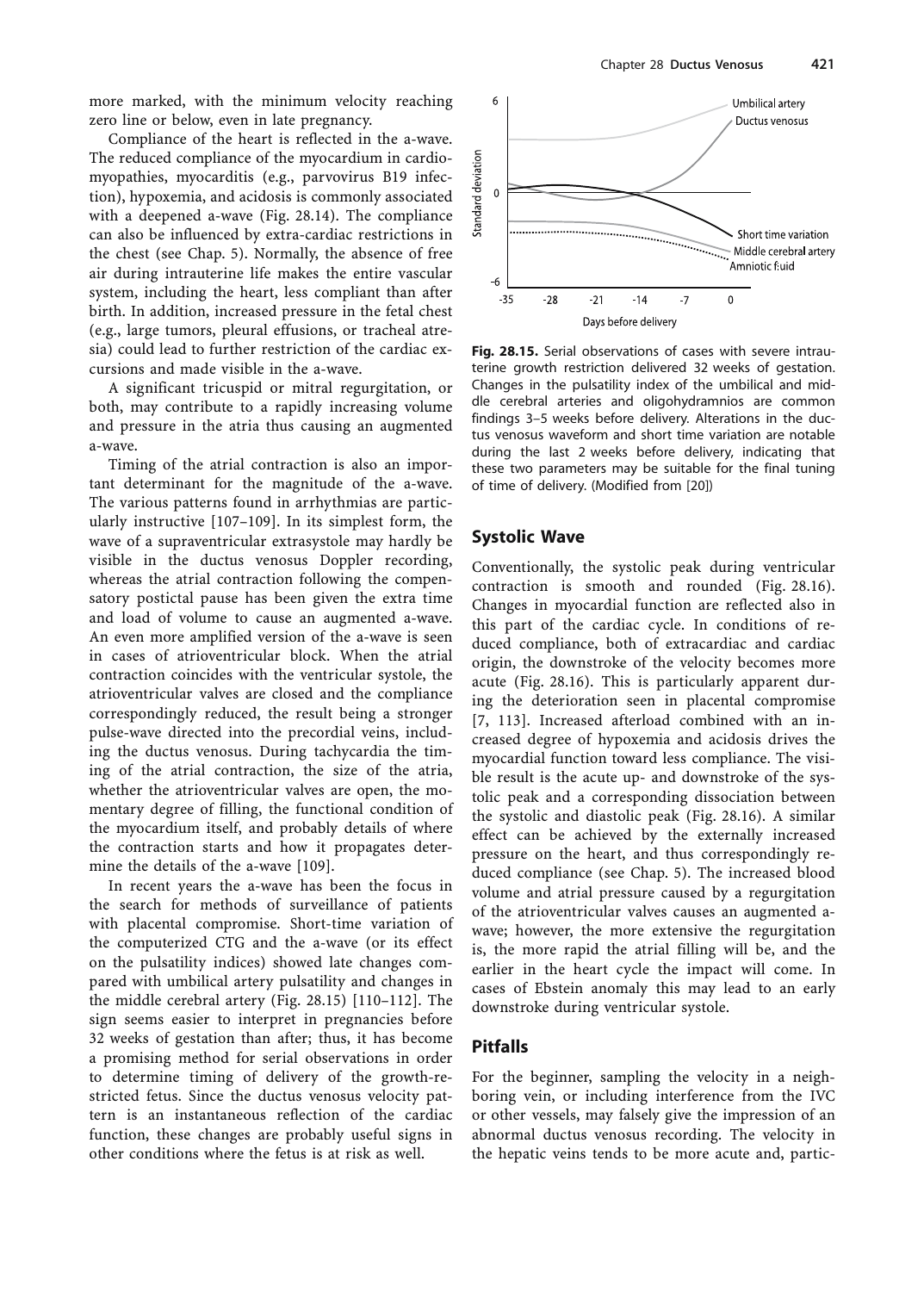

Fig. 28.16. Conventionally, the systolic peak (S) is smooth signifying good atrial compliance (upper panel). Increased stiffness of the myocardium due to hypoxia and acidosis, such as in advanced placental compromise, results in a rapid downstroke (arrow) of the S (lower panel). Typically the waveform is transformed into acute velocity changes and a dissociation between S and diastolic peak (D). The augmented a-wave (A) reaching below zero is a common part of the pattern

ularly during the second trimester, the veins have a zero or reversed velocity during atrial contraction. Before leaping to a conclusion, it is prudent to reproduce the recording in a renewed insonation. It is also helpful to know that the augmented pulsatility in the ductus venosus commonly has a corresponding pulsatile flow in the umbilical vein. If the insonation makes the identification of the ductus venosus less certain, the pulsatility and a-wave should be checked in more accessible precordial veins such as the IVC or hepatic veins.

The pulsatile flow in the left portal vein is the mirror image of the ductus venosus waveform [64]. One of the consequences is that the a-wave occurs not as a nadir but as a peak (see Chap. 5). The simultaneous sampling of the ductus venosus inlet and the left portal vein could then cause a masking of the true nadir in the ductus venosus. Masking may also be the case during simultaneous sampling at the isthmus of the ductus venosus and the umbilical vein where the pulsatility usually is less pronounced. This is a common problem in early pregnancy.

Local changes of no pathological significance may influence the waveform. The fetal position may be such a factor. A fetus bending forward, particularly in the extreme situations of oligohydramnios, may squeeze the IVC, the outlet, or the entire length of the ductus venosus to the extent that most of the wave is reflected and the recorded wave at the inlet has lost pulsation (see Chap. 5). In 3% of pregnancies this normal phenomenon may be observed. Usually, a change in fetal position within the next minutes is accompanied with the restoration of pulsatile flow velocity.

A normal ductus venosus does not exclude abnormal physiology. All the factors determining the waveform should be taken into consideration when interpreting the velocity recording, e.g., a metabolic error of the myocardium may not necessarily be reflected in an abnormal waveform in the ductus venosus if the heart has compensated for the increased stiffness of the muscle by increasing the cardiac volume and thus improving the compliance.

Increased vascular resistance in the fetal liver tissue may cause portal hypertension and ascites. Examining exclusively the waveform of the ductus venosus using indices may not reveal any abnormality since the waveform predominantly reflects cardiac function. It is a common error not to notice the absolute velocities, which may exceed 1 m/s and signify portal hypertension in such cases [66].

#### **Reproducibility**

In experienced hands a recording of the ductus venosus blood velocimetry is achieved in almost all women both in early and late pregnancy, even with substandard equipment. The limits of agreement for intra-observer variation are  $[-13; 12 \text{ cm/s}]$  for the systolic peak, and  $[-15; 12 \text{ cm/s}]$  during the a-wave [9]. The reproducibility is better for the indices than for the absolute velocity recordings [81]. That is due to the extra challenge it takes to record absolute velocities at a zero- or low angle of insonation, a less important detail when using the waveform analysis.

Doppler assessment of the ductus venosus during early pregnancy seems to have a reduced reproducibility, particularly for the peak systolic and the nadir during a-wave during transabdominal scanning at 10-14 weeks of gestation. The coefficient of variation for systolic and end-diastolic velocity was 19% and 29%, respectively [114]. The coefficient for the PIV was better, 9%. These results were reproduced in another study but with somewhat better numbers [115].

The normal ranges for absolute velocities were reasonably reproduced in the pioneering studies [5, 9, 80, 81]. When recording Doppler signals without the control of color Doppler, the velocities appeared to be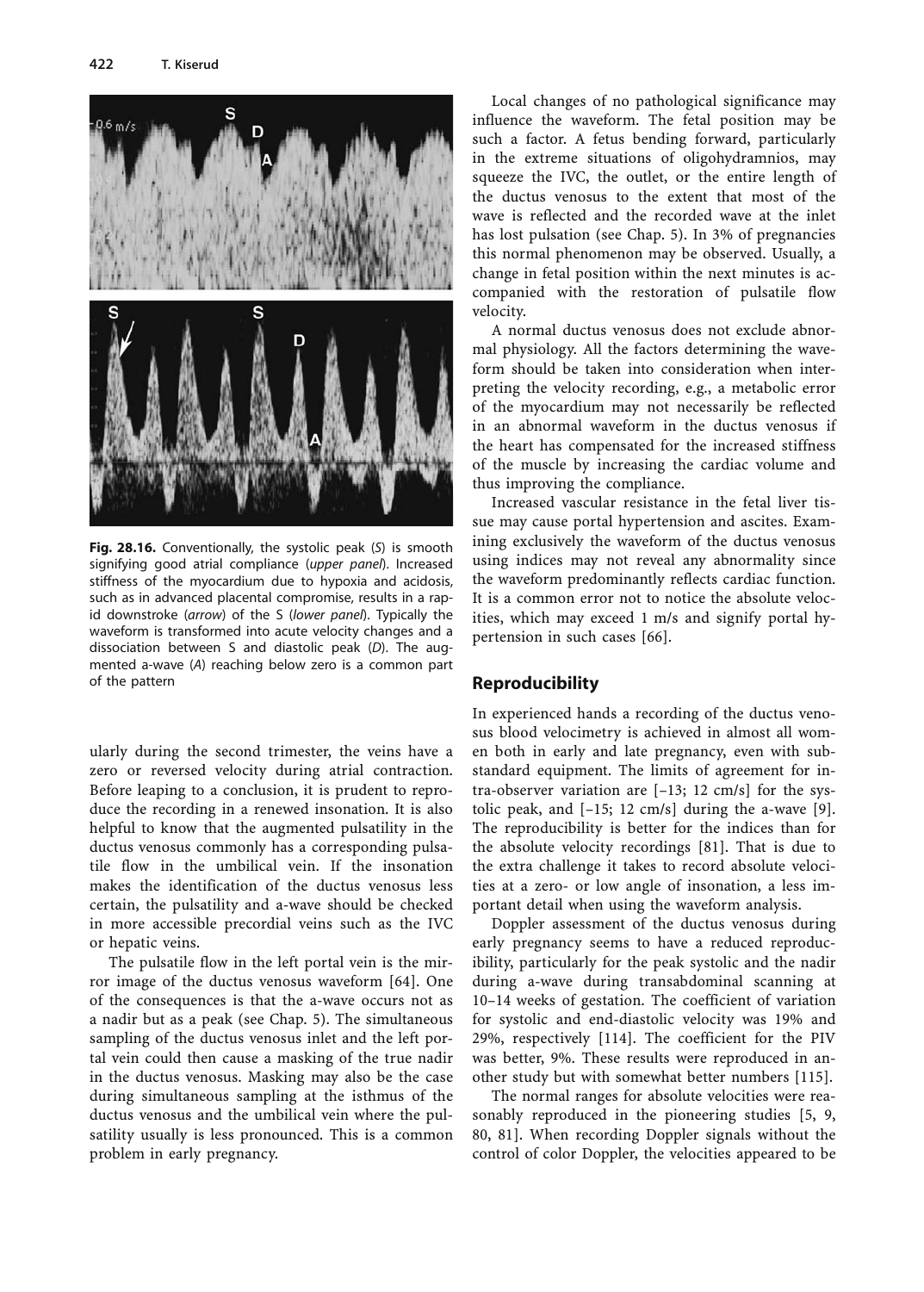slightly less, possibly due to less control of the correct insonation angle. For the pulsatility indices there is little variation from study to study.

Fetal movements and respiratory exercise could have a profound impact on the ductus venosus blood flow velocity and should carefully be avoided for the standard evaluation.

### **Agenesis of the Ductus Venosus**

An increasing number of case reports link agenesis of the ductus venosus to fetal demise, hydrops fetalis, asphyxia, vascular and cardiac anomalies, and chromosomal aberrations [116-125]. This has led to the recommendation of an extended scan if the ductus venosus is not identified. It is likely that agenesis occurs more commonly in connection with chromosomal aberrations and anomalies, but so far there are no statistics to prove it. Some have taken the presence of ductus venosus agenesis in hydrops and intrauterine demise as an indication that a patent ductus venosus is vital for intrauterine development; however, it can be argued that the ductus venosus agenesis was discovered in these fetuses after a primary finding had made an extended ultrasound scan necessary or during post-mortem examination. In a recent study of 203 normal pregnancies one fetus had agenesis [11]. Perinatal outcome was uneventful for this fetus with a birth weight at the 39th percentile and a normal ponderal index.

Experimental occlusion of the ductus venosus in fetal sheep led to increased umbilical vein pressure and hepatic venous flow but otherwise had no impact on regional blood distribution [126]; however, such an occlusion has a considerable impact on liver cell proliferation and IGF-2 production, and thus growth  $[54, 55]$ .

There is an interesting set of observations of agenesis in fetuses with porto-caval shunts, or similar shunts, draining umbilical venous blood directly to the central veins or heart [125]. These fetuses seem to be in the position of not being able to develop the ductus venosus or to close the ductus as a compensatory mechanism. Many of these fetuses have a hyperkinetic circulation, possibly in an attempt to keep up portal pressure and liver perfusion.

This is not in contradiction to the concept that the ductus venosus is an important fetal shunt. Instead, the story unfolds with the ductus venosus having at least two functions. In the long run, the regulation of the umbilical liver perfusion is crucial for fetal development and growth; however, during acute challenges of hypoxemia or hypovolemia, the priority of the liver is temporarily reduced to permit life-saving maneuvers of maintaining oxygenated blood to the heart

and brain, or as some physiologists have put it: "The fetal dilemma: spare the brain and spoil the liver"  $[127]$ 

### **References**

- 1. Franklin KJ (1941) Ductus venosus (Arantii) and ductus arteriosus (Botalli). Bull Hist Med 9:580-584
- Rudolph AM, Heymann MA, Teramo K, Barrett C, Räihä N (1971) Studies on the circulation of the previable human fetus. Pediatr Res 5:452-465
- 3. Rudolph AM (1985) Distribution and regulation of blood flow in the fetal and neonatal lamb. Circ Res  $57:811 - 821$
- 4. Chinn DH, Filly RA, Callen PW (1982) Ultrasonographic evaluation of fetal umbilical and hepatic vascular anatomy. Radiology 144:153-157
- 5. Kiserud T, Eik-Nes SH, Blaas H-G, Hellevik LR (1991) Ultrasonographic velocimetry of the fetal ductus venosus. Lancet 338:1412-1414
- 6. Huisman TWA, Stewart PA, Wladimiroff JW (1992) Ductus venosus blood flow velocity waveforms in the human fetus: a Doppler study. Ultrasound Med Biol  $18:33 - 37$
- Kiserud T (2001) The ductus venosus. Semin Perinatol 7.  $25:11 - 20$
- Fugelseth D, Kiserud T, Liestøl K, Langslet A, Lindemann R (1999) Ductus venosus blood velocity in persistent pulmonary hypertension of the newborn. Arch Dis Child 81:F35-F39
- 9. Kiserud T, Eik-Nes SH, Hellevik LR, Blaas H-G (1992) Ductus venosus: a longitudinal Doppler velocimetric study of the human fetus. J Matern Fetal Invest 2:5-11
- Kiserud T, Hellevik LR, Eik-Nes SH, Angelsen BAJ, Blaas H-G (1994) Estimation of the pressure gradient across the fetal ductus venosus based on Doppler velocimetry. Ultrasound Med Biol 20:225-232
- 11. Kiserud T, Rasmussen S, Skulstad SM (2000) Blood flow and degree of shunting through the ductus venosus in the human fetus. Am J Obstet Gynecol 182:147-153
- 12. Huisman TWA, Gittenberger-de Groot AC, Wladimiroff JW (1992) Recognition of a fetal subdiaphragmatic venous vestibulum essential for fetal venous doppler assessment. Pediatr Res 32:338-341
- 13. Kiserud T, Eik-Nes SH, Blaas H-G, Hellevik LR (1992) Foramen ovale: an ultrasonographic study of its relation to the inferior vena cava, ductus venosus and hepatic veins. Ultrasound Obstet Gynecol 2:389-396
- 14. Kiserud T (1999) Hemodynamics of the ductus venosus. Eur J Obstet Gynecol Reprod Biol 84:139-147
- 15. Champetier J, Yver R, Tomasella T (1989) Functional anatomy of the liver of the human fetus: application to ultrasonography. Surg Radiol Anat 11:53-62
- $16.$ Behrman RE, Lees MH, Peterson EN, de Lannoy CW, Seeds AE (1970) Distribution of the circulation in the normal and asphyxiated fetal primate. Am J Obstet Gynecol 108:956-969
- 17. Edelstone DI, Rudolph AM, Heymann MA (1978) Liver and ductus venosus blood flows in fetal lambs in utero. Circ Res 42:426-433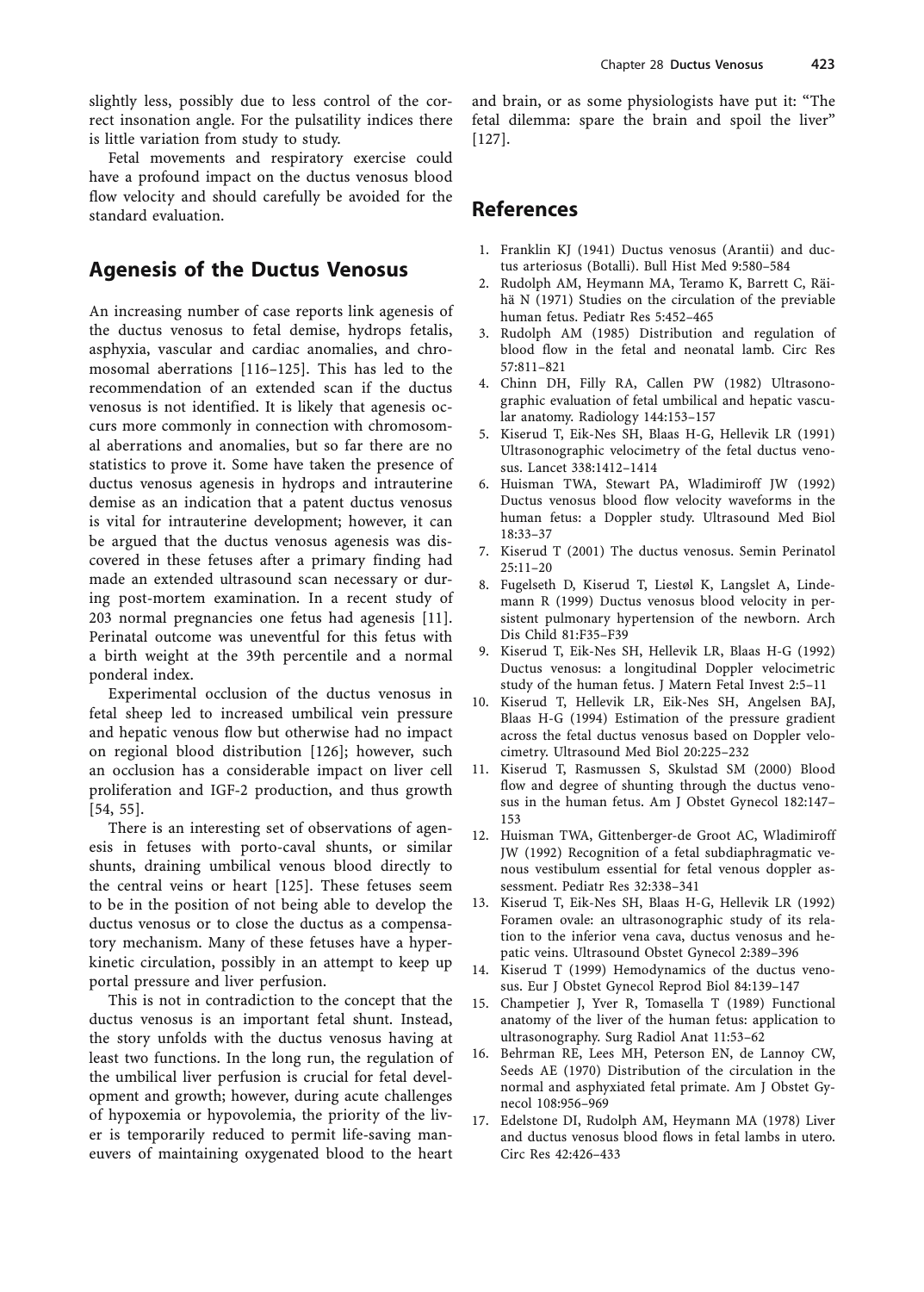- 18. Edelstone DI, Rudolph AM (1979) Preferential streaming of ductus venosus blood to the brain and heart in fetal lambs. Am I Physiol 237:H724-H729
- 19. Lind J, Wegelius C (1949) Angiocardiographic studies on the human foetal circulation. Pediatrics 4:391-400
- 20. Mavrides E, Moscoso G, Carvalho JS, Campbell S, Thilaganathan B (2001) The anatomy of the umbilical, portal and hepatic venous system in the human fetus at 14-19 weeks of gestation. Ultrasound Obstet Gynecol 18:598-604
- 21. Mavrides E, Moscoso G, Carvalho JS, Campbell S, Thilaganathan B (2002) The human ductus venosus between 13 and 17 weeks of gestation: histological and morphometric studies. Ultrasound Obstet Gynecol 19:39-46
- 22. Chako AW, Reynolds SRM (1953) Embryonic development in the human of the sphincter of the ductus venosus. Anat Rec 115:151-173
- 23. Dickson AD (1957) The development of the ductus venosus in man and the goat. J Anat 91:358-368
- 24. Severn CB (1972) A morphological study of the development of the human liver. Am J Anat 133:85-108
- 25. Lassau JP, Bastian D (1983) Organogenesis of the venous structures of the human liver: a hemodynamic theory. Anat Clin 5:97-102
- 26. Bellotti M, Pennati G, Gasperi C de, Battaglia FC, Ferrazzi E (2000) Role of ductus venosus in distribution of umbilical flow in human fetuses during second half of pregnancy. Am J Physiol 279:H1256-H1263
- 27. Barron DH (1942) The "sphincter" of the ductus venosus. Anat Rec 82:389
- Gennser G, Owman CH, Sjöberg N-O (1967) Histo-28. chemical evidence of an aminergic sphincter mechanism in the ductus venosus of the human fetus. In: Horsky J, Stembera ZK (eds) Intrauterine dangers to the foetus. Excerpta Medica Foundation, Amsterdam
- 29. Pearson AA, Sauter RW (1969) The innervation of the umbilical vein in human embryos and fetuses. Am J Anat 125:345-352
- 30. Pearson AA, Sauter RW (1971) Observations on the phrenic nerves and the ductus venosus in human embryos and fetuses. Am J Obstet Gynecol 110:560-565
- 31. Meyer WW, Lind J (1965) Über die struktur und den verschlussmechanismus des ductus venosus. Zeitsch Zellforschung 67:390-405
- 32. Meyer WW, Lind J (1966) The ductus venosus and the mechanism of its closure. Arch Dis Childh 41:597-605
- Tchirikov M, Kertschanska S, Schroder HJ (2003) Dif-33. ferential effects of catecholamines on vascular rings from the ductus venosus and intrahepatic veins of fetal sheep. J Physiol 548:519-526
- 34. Ehinger B, Gennser G, Owman C, Persson H, Sjöberg N-O (1968) Histochemical and pharmacological studies on amine mechanisms in the umbilical cord, umbilical vein and ductus venosus of the human fetus. Acta Physiol Scand 72:15-24
- 35. Coceani F, Adeagbo ASO, Cutz E, Olley PM (1984) Autonomic mechanisms in the ductus venosus of the lamb. Am J Physiol 247:H17-H24
- 36. Coceani F (1993) The control of the ductus venosus: an update. Eur J Pediatr 152:976-977
- 37. Adeagbo ASO, Coceani F, Olley PM (1982) The response of the lamb ductus venosus to prostaglandins

and inhibitors of prostaglandin and thromboxane synthesis. Circ Res 51:580-586

- 38. Adeagbo ASO, Breen CA, Cutz E, Lees IG, Olley PM, Coceani F (1989) Lamb ductus venosus: evidence of a cytochrome P-450 mechanism in its contractile tension. J Pharmacol Exp Ther 252:875-879
- 39. Adeagbo ASO, Bishai I, Lees J, Olley PM, Coceani F (1984) Evidence for a role of prostaglandine I2 and thromboxane A2 in the ductus venosus of the lamb. Can J Physiol Pharmacol 63:1101-1105
- 40. Morin FCI (1987) Prostaglandin E1 opens the ductus venosus in the newborn lamb. Pediatr Res 21:225-228
- 41. Coceani F, Olley PM (1988) The control of cardiovascular shunts in the fetal and perinatal period. Can J Pharmacol 66:1129-1134
- 42. Momma K, Ito T, Ando M (1992) In situ morphology of the ductus venosus and related vessels in the fetal and neonatal rat. Pediatr Res 32:386-389
- 43. Kiserud T, Ozaki T, Nishina H, Rodeck C, Hanson MA (2000) Effect of NO, phenylephrine and hypoxemia on the ductus venosus diameter in the fetal sheep. Am J Physiol 279:H1166-H1171
- Itskovitz J, LaGamma EF, Rudolph AM (1983) The ef-44. fect of reducing umbilical blood flow on fetal oxygenation. Am J Obstet Gynecol 145:813-818
- Jensen A, Berger R (1993) Regional distribution of car-45. diac output. In: Hanson MA, Spencer JAD, Rodeck CH (eds) Fetus and neonate physiology and clinical application, vol 1. The circulation. Cambridge University Press, Cambridge
- Edelstone DI, Rudolph AM, Heymann MA (1980) Effect 46. of hypoxemia and decreasing umbilical flow on liver and ductus venosus blood flows in fetal lambs. Am J Physiol 238:H656-H663
- Itskovitz J, LaGamma EF, Rudolph AM (1987) Effects 47. of cord compression on fetal blood flow distribution and O<sub>2</sub> delivery. Am J Physiol 252:H100-H109
- Meyers RL, Paulick RP, Rudolph CD, Rudolph AM 48. (1991) Cardiovascular responses to acute, severe haemorrhage in fetal sheep. J Dev Physiol 15:189-197
- 49. Jensen A, Roman C, Rudolph AM (1991) Effect of reduced uterine flow on fetal blood flow distribution and oxygen delivery. J Dev Physiol 15:309-323
- 50. Tchirikov M, Rybakowski C, Hünecke B, Schröder HJ (1998) Blood flow through the ductus venosus in singleton and multifetal pregnancies and in fetuses with intrauterine growth retardation. Am J Obstet Gynecol 178:943-949
- 51. Bristow J, Rudolph AM, Itskovitz J (1981) A preparation for studying liver blood flow, oxygen consumption, and metabolism in the fetal lamb in utero. J Dev Physiol 3:255-266
- Bristow J, Rudolph AM, Itskovitz J, Barnes R (1982) 52. Hepatic oxygen and glucose metabolism in the fetal lamb. J Clin Invest 71:1047-1061
- 53. Dawes GS, Mott JC (1964) Changes in O<sub>2</sub> distribution and consumption in foetal lambs with variations in umbilical blood flow. J Physiol (Lond) 170:524-540
- 54. Tchirikov M, Kertschanska S, Schröder HJ (2001) Obstruction of ductus venosus stimulates cell proliferation in organs of fetal sheep. Placenta 22:24-31
- 55 Tchirikov M, Kertschanska S, Sturenberg HJ, Schröder HJ (2002) Liver blood perfusion as a possible instru-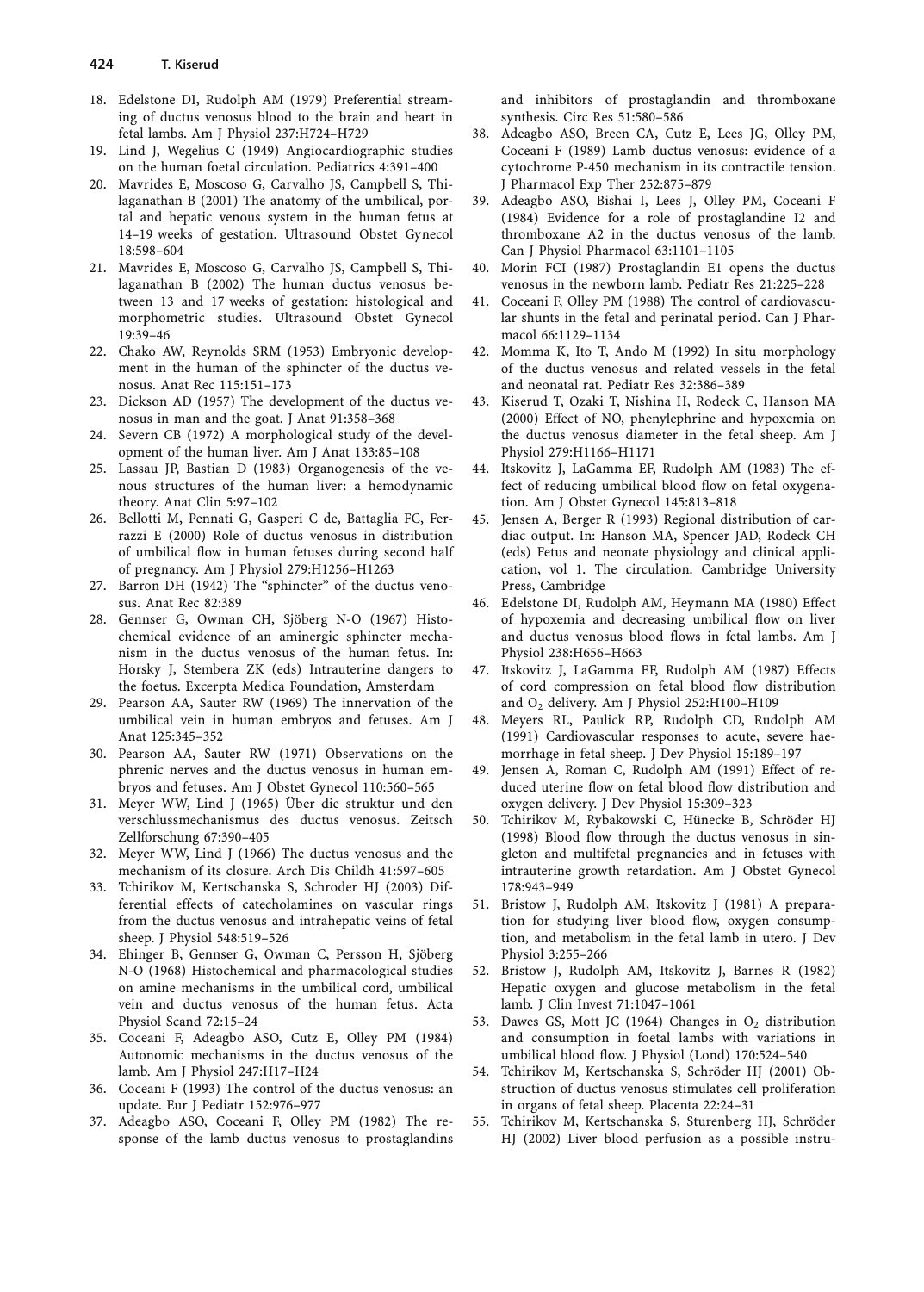ment for fetal growth regulation. Placenta 23:S153-S<sub>158</sub>

- 56. Haugen G, Godfrey K, Kiserud T, Shore S, Inskip HM, Hanson M (2003) Maternal pre-pregnancy subscapular skinfold thickness, parity and birthweight: influence on fetal liver blood flow in late pregnancy. Pediatr Res  $53:12A$
- 57. Edelstone DI (1980) Regulation of blood flow through the ductus venosus. J Dev Physiol 2:219-238
- 58. Kiserud T, Stratford L, Hanson MA (1997) Umbilical flow distribution to the liver and ductus venosus: an in vitro investigation of the fluid dynamic mechanisms in the fetal sheep. Am J Obstet Gynecol 177:86-90
- 59. Paulick RP, Meyers RL, Rudolph CD, Rudolph AM (1990) Venous and hepatic vascular responses to indomethacin and prostaglandin E1 in the fetal lamb. Am J Obstet Gynecol 163:1357-1363
- 60. Paulick RP, Meyers RL, Rudolph CD, Rudolph AM (1991) Umbilical and hepatic venous responses to circulating vasoconstrictive hormones in fetal lamb. Am J Physiol 260:H1205-H1213
- 61. Bocking AD, Gagnon R, White SE, Homan J, Milne KM, Richardson B (1988) Circulatory responses to prolonged hypoxemia in fetal sheep. Am J Obstet Gynecol 159:1418-1424
- 62. Bocking AD (1993) Effect of chronic hypoxaemia on circulation control. In: Hanson MA, Spencer JAD, Rodeck CH (eds) Fetus and neonate physiology and clinical application, vol 1. The circulation. Cambridge University Press, Cambridge
- 63. Haugen G, Godfrey K, Shore S, Kiserud T, Hanson M (2002) Fetal hepatic blood flow and liver size. J Soc Gynecol Invest 9:126A
- Kiserud T, Kilavuz Ö, Hellevik LR (2003) Venous pulsa-64. tion in the left portal branch: the effect of pulse and flow direction. Ultrasound Obstet Gynecol 21:359-364
- 65. Kilavuz Ö, Vetter K, Kiserud T, Vetter P (2004) The left portal vein is the watershed of the fetal venous system. J Perinat Med 31:184-187
- 66. Kiserud T (2001) Ductus venosus blood velocity in myeloproliferative disorders. Ultrasound Obstet Gynecol 18:184-185
- 67. Hellevik LR, Kiserud T, Irgens F, Ytrehus T, Eik-Nes SH (1998) Simulation of pressure drop and energy dissipation for blood flow in a human fetal bifurcation. J Biomech Eng 120:455-462
- 68. Pennati G, Redaelli A, Bellotti M, Ferrazzi E (1996) Computational analysis of the ductus venosus fluid dynamics based on Doppler measurements. Ultrasound Med Biol 22:1017-1029
- 69. Loberant N, Barak M, Gaitini D, Herkovits M, Ben-Elisha M, Roguin N (1992) Closure of the ductus venosus in neonates: findings on real-time gray-scale, colorflow Doppler, and duplex Doppler sonography. AJR 159:1083-1085
- 70. Fugelseth D, Lindemann R, Liestøl K, Kiserud T, Langslet A (1997) Ultrasonographic study of ductus venosus in healthy neonates. Arch Dis Child 77:F131-134
- 71. Fugelseth D, Lindemann R, Liestøl K, Kiserud T, Langslet A (1998) Postnatal closure of ductus venosus in preterm infants 32 weeks. An ultrasonographic study. Early Hum Dev 53:163-169
- 72. Loberant N, Herkovits M, Ben-Elisha M, Herschkowitz S, Sela S, Roguin N (1999) Closure of the ductus venosus in premature infants: findings on real-time gravscale, color-flow Doppler, and duplex Doppler sonography. Am J Roentgenol 172:227-229
- Fugelseth D, Guthenberg C, Hagenfeldt L, Liestøl K, 73. Hallerud M, Lindemann R (2001) Patent ductus venosus does not lead to alimentary galactosaemia in preterm infants. Acta Paediatr 90:192-195
- 74. Montenegro N, Matias A, Areias JC, Barros H (1997) Ductus venosus revisited: a Doppler blood flow evaluation in first trimester of pregnancy. Ultrasound Med Biol 23:171-176
- Borrell A, Antolin E, Costa D, Farre MT, Martinez JM, 75. Fortuny A (1998) Abnormal ductus venosus blood flow in trisomy 21 fetuses during early pregnancy. Am J Obstet Gynecol 179:1612-1617
- 76. Matias A, Gomes C, Flack N, Montenegro N, Nicolaides KH (1998) Screening for chromosomal defects at 11-14 weeks: the role of ductus venosus blood flow. Ultrasound Obstet Gynecol 12:380-384
- Matias A, Huggon I, Areias JC, Montenegro N, Nicolaides 77. KH (1999) Cardiac defects in chromosomally normal fetuses with abnormal ductus venosus blood flow at 10-14 weeks. Ultrasound Obstet Gynecol 14:307-310
- Matias A, Montenegro N, Areias JC, Leite LP (2000) 78. Hemodynamic evaluation of the first trimester fetus with specific emphasis on venous return. Hum Reprod Update 6:177-189
- 79. Borrell A, Martinez JM, Seres A, Borobio V, Cararach V, Fortuny A (2003) Ductus venosus assessment at the time of nuchal translucency measurement in the detection of fetal aneuploidy. Prenat Diagn 23:921-926
- Hecher K, Campbell S, Snijders R, Nicolaides K (1994) 80. Reference ranges for fetal venous and atrioventricular blood flow parameters. Ultrasound Obstet Gynecol  $4:381 - 390$
- 81. Bahlmann F, Wellek S, Reinhardt I, Merz E, Welter C (2000) Reference values of ductus venosus flow velocities and calculated waveform indices. Prenat Diagn 20:623-634
- 82. Prefumo F, Risso D, Venturini PL, Biasio P de (2002) Reference values for ductus venosus Doppler flow measurements at 10-14 weeks of gestation. Ultrasound Obstet Gynecol 20:42-46
- 83. Pennati G, Bellotti M, Ferrazzi E, Rigano S, Garberi A (1997) Hemodynamic changes across the human ductus venosus: a comparison between clinical findings and mathematical calculations. Ultrasound Obstet Gynecol 9:383-391
- 84. Pennati G, Bellotti M, Ferrazzi E, Bozzo M, Pardi G, Fumero R (1998) Blood flow through the ductus venosus in human fetuses: calculation using Doppler velocimetry and computational findings. Ultrasound Med Biol 24:477-487
- Kiserud T, Hellevik LR, Hanson MA (1998) The blood 85. velocity profile in the ductus venosus inlet expressed by the mean/maximum velocity ratio. Ultrasound Med Biol 24:1301-1306
- Tchirikov M, Eisermann K, Rybakowski C, Schröder HJ 86. (1998) Doppler ultrasound evaluation of ductus venosus blood flow during acute hypoxia in fetal lambs. Ultrasound Obstet Gynecol 11:426-431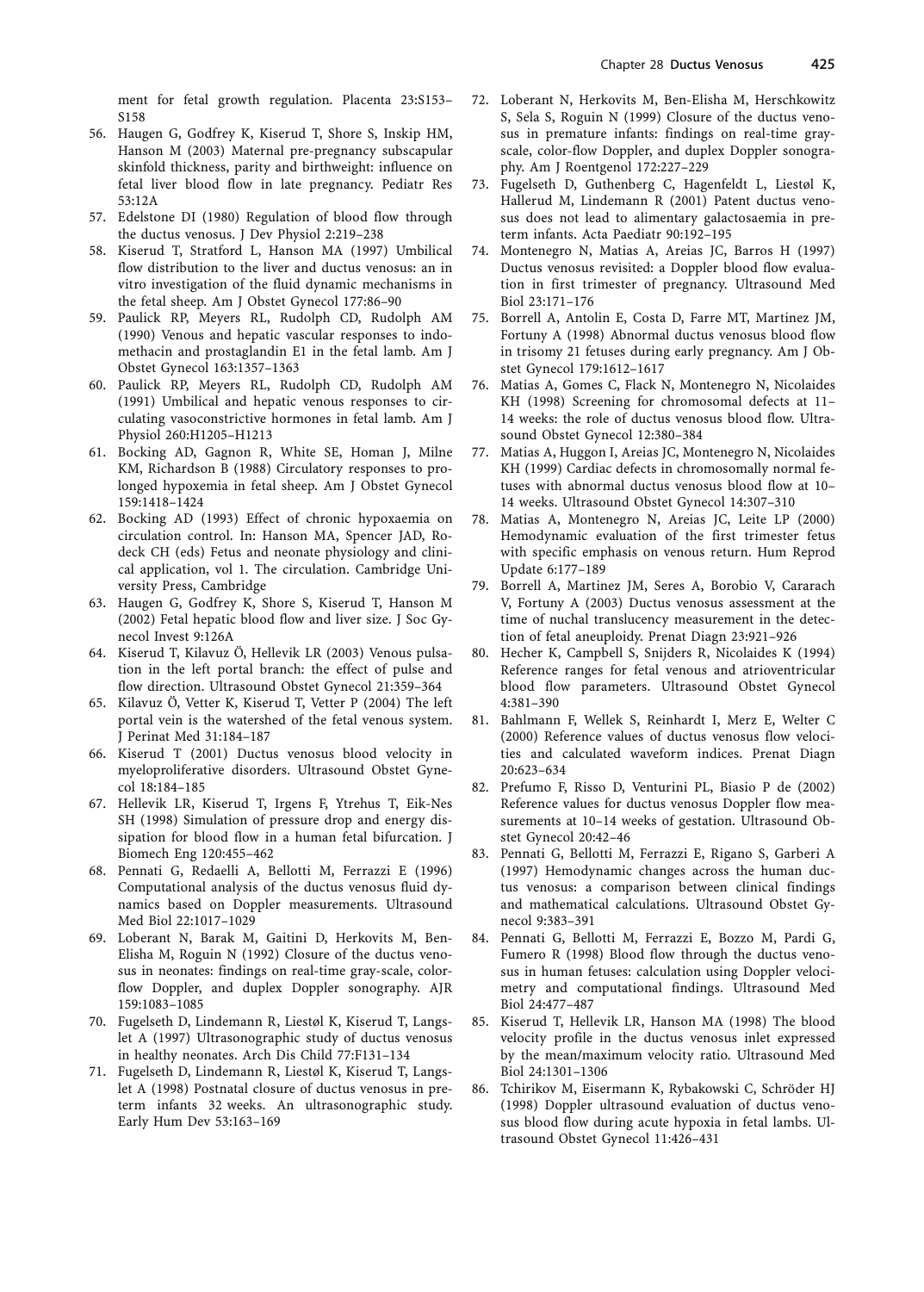- 87. Kiserud T (2000) Fetal venous circulation: an update on hemodynamics. J Perinat Med 28:90-96
- 88. Reed KL, Appleton CP, Anderson CF, Shenker L, Sahn DJ (1990) Doppler studies of vena cava flows in human fetuses; insights into normal and abnormal cardiac physiology. Circulation 81:498-505
- 89. Reed KL, Chaffin DG, Anderson CF, Newman AT (1997) Umbilical venous velocity pulsations are related to atrial contraction pressure waveforms in fetal lambs. Obstet Gynecol 89:953-956
- 90. Kanzaki T, Chiba Y (1990) Evaluation of the preload condition of the fetus by inferior vena caval blood flow pattern. Fetal Diagn Ther 5:168-174
- 91. Gudmundsson S, Huhta JC, Wood DC, Tulzer G, Cohen AW, Weiner S (1991) Venous Doppler ultrasonography in the fetus with nonimmune hydrops. Am J Obstet Gynecol 164:33-37
- 92. Gudmundsson S, Gunnarsson G, Hökegård K-H, Ingmarsson J, Kjellmer I (1999) Venous Doppler velocimetry in relationship to central venous pressure and heart rate during hypoxia in ovine fetus. J Perinat Med 27:81-90
- 93. Tulzer G, Gudmundsson S, Rotondo KM, Wood DC, Cohen AW, Huhta J (1991) Doppler in the evaluation and prognosis of fetuses with tricuspid regurgitation. J Matern Fetal Invest 1:15-18
- 94. Tulzer G, Gudmundsson S, Wood DC, Cohen AW, Weiner S, Huhta JC (1994) Doppler in non-immune hydrops fetalis. Ultrasound Obstet Gynecol 4:279-283
- 95. Kiserud T, Eik-Nes SH, Blaas H-G, Hellevik LR, Simensen B (1994) Ductus venosus blood velocity and the umbilical circulation in the seriously growth retarded fetus. Ultrasound Obstet Gynecol 4:109-114
- 96. Hecher K, Snijders R, Campbell S, Nicolaides K (1995) Fetal venous, intracardiac, and arterial blood flow measurements in intrauterine growth retardation: relationship with fetal blood gases. Am J Obstet Gynecol  $173:10-15$
- 97. Hecher K, Campbell S, Doyle P, Harrington K, Nicolaides K (1995) Assessment of fetal compromise by Doppler ultrasound investigation of the fetal circulation. Circulation 91:129-138
- 98. Rizzo G, Capponi A, Rinaldo D, Arduini D, Romanini C (1995) Ventricular ejection force in growth-retarded fetuses. Ultrasound Obstet Gynecol 5:247-255
- 99. Rizzo G, Capponi A, Talone P, Arduini D, Romanini C (1996) Doppler indices from inferior vena cava and ductus venosus in predicting pH and oxygen tension in umbilical blood at cordocentesis in growth-retarded fetuses. Ultrasound Obstet Gynecol 7:401-410
- 100. Reuss ML, Rudolph AM, Dae MW (1983) Phasic blood flow patterns in the superior and inferior venae cavae and umbilical vein of fetal sheep. Am J Obstet Gynecol 145:70-76
- 101. Hasaart TH, de Haan J (1986) Phasic blood flow patterns in the common umbilical vein of fetal sheep during umbilical cord occlusion and the influence of autonomic nervous system blockade. J Perinat Med 14:19-26
- 102. Kiserud T, Jauniaux E, West D, Ozturk O, Hanson MA (2001) Circulatory responses to acute maternal hyperoxaemia and hypoxaemia assessed non-invasively by ultrasound in fetal sheep at 0.3-0.5 gestation. Br J Obstet Gynaecol 108:359-364
- 103. Giussani DA, Spencer JAD, Moor PD, Bennet L, Hanson MA (1993) Afferent and efferent components of the cardiovascular response to acute hypoxia in term fetal sheep. J Physiol 461:431-449
- 104. Giussani DA, Riquelme RA, Moraga FA et al. (1996) Chemoreflex and endocrine components of cardiovascular responses to acute hypoxemia in the llama fetus. Am J Physiol 271:R73-R83
- 105. Hecher K, Ville Y, Snijders R, Nicolaides K (1995) Doppler studies of the fetal circulation in twin-twin transfusion syndrome. Ultrasound Obstet Gynecol 5:318-324
- 106. Hecher K, Snijders R, Campbell S, Nicolaides K (1995) Fetal venous, arterial, and intracardiac blood flow in red blood cell immunization. Obstet Gynecol 85:122-128
- 107. Gembruch U, Krapp M, Baumann P (1995) Changes of venous blood flow velocity waveforms in fetuses with supraventricular tachycardia. Ultrasound Obstet Gynecol 5:394-399
- 108. Gembruch U, Krapp M, Germer U, Baumann P (1999) Venous Doppler in the sonographic surveillance of fetuses with supraventricular tachycardia. Eur J Obstet Gynecol Reprod Biol 84:187-192
- 109. Fouron JC, Fournier A, Proulx F et al. (2003) Management of fetal tachyarrhythmias based on superior vena cava/aorta Doppler flow recordings. Heart 89:1211-1216
- 110. Hecher K, Bilardo CM, Stigter RH, Ville Y, Hackelöer BJ, Kok HJ (2001) Monitoring of fetuses with intrauterine growth restriction: a longitudinal study. Ultrasound Obstet Gynecol 18:564-570
- 111. Baschat AA, Gembruch U, Harman CR (2001) The sequence of changes in Doppler and biophysical parameters as severe fetal growth restriction worsen. Ultrasound Obstet Gynecol 18:571-577
- 112. Ferrazzi E, Bozzo M, Rigano S et al. (2002) Temporal sequence of abnormal Doppler changes in peripheral and central circulatory systems of the severely growthrestricted fetus. Ultrasound Obstet Gynecol 19:140-146
- 113. Kiserud T (2003) Fetal venous circulation. Fetal Matern Med Rev 14:57-95
- 114. Mavrides E, Holden D, Bland JM, Tekay A, Thilaganathan B (2001) Intraobserver and interobserver variability of transabdominal Doppler velocimetry measurements of the fetal ductus venosus between 10 and 14 weeks of gestation. Ultrasound Obstet Gynecol 17:306-310
- 115. Prefumo F, De Biasio P, Venturini PL (2001) Reproducibility of ductus venosus Doppler flow measurements at 11-14 weeks of gestation. Ultrasound Obstet Gynecol 17:3001-3005
- 116. Jørgensen C, Andolf E (1994) Four cases of absent ductus venosus: three in combination with severe hydrops fetalis. Fetal Ther 9:395-397
- 117. Sivén M, Ley D, Hägerstrand I, Svenningsen N (1995) Agenesis of the ductus venosus and its correlation to hydrops fetalis and the fetal hepatic circulation. Pediatr Path Lab Med 15:39-50
- 118. Gembruch U, Baschat AA, Gortner L (1998) Prenatal diagnosis of ductus venosus agenesis: a report of two cases and review of the literature. Ultrasound Obstet Gynecol 11:185-189